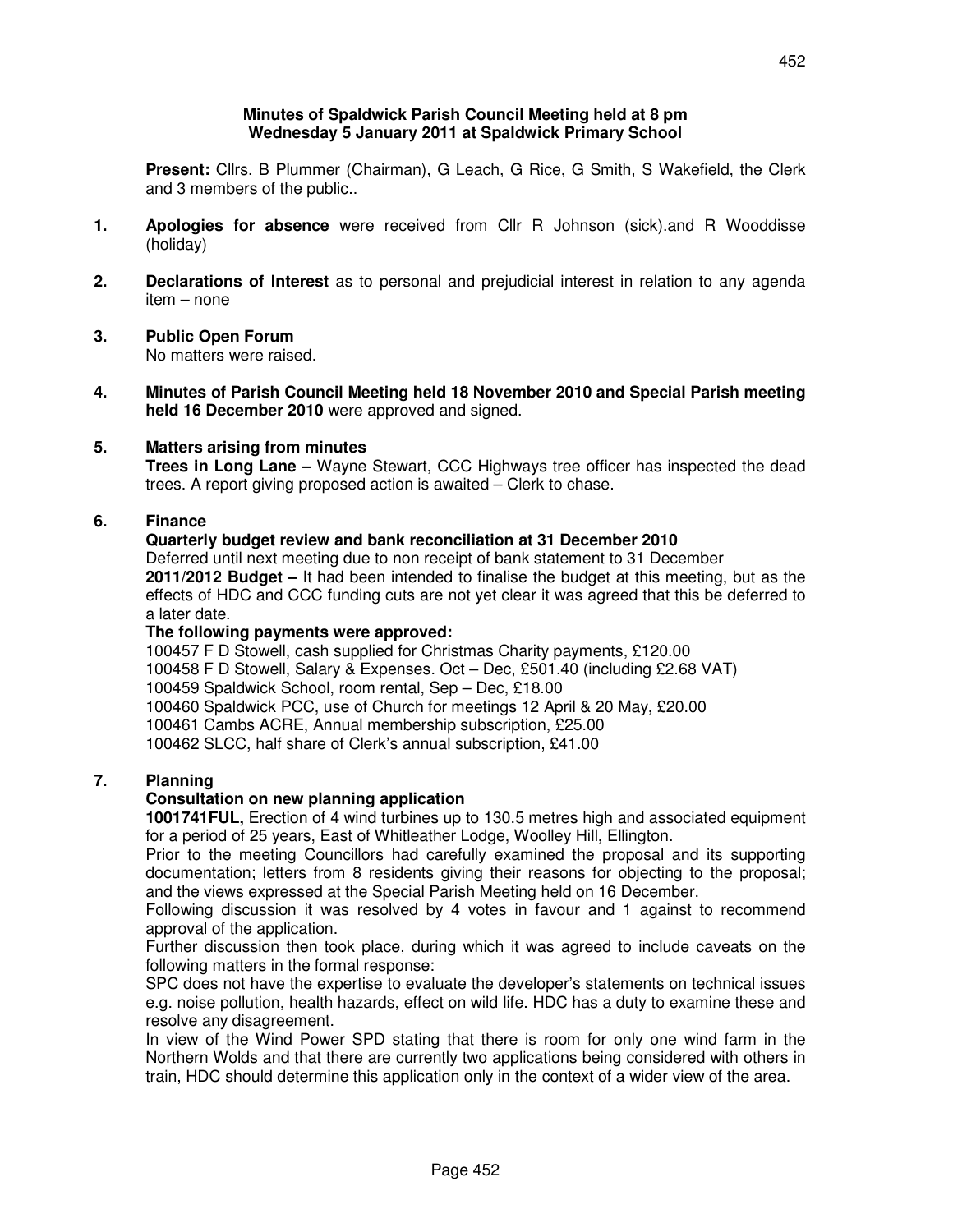HDC should ensure that traffic management during the construction phase is carried out in accordance with the plans outlined in the proposal and thus ensure that no such traffic passes through Spaldwick.

#### **The following HDC decision was noted:**

 **1001101FUL**, Demolition of existing dwelling and outbuildings, erection of three new dwellings and garaging, Land at and including 55 Stow Road – **Permission granted.** 

### **8. Village Hall**

It was reported that the Committee has identified a prospective treasurer and expects to be able to announce an appointment shortly. The Chairman and Mr Roughsedge have not yet been able to arrange meetings with HDC or the agent acting for the owner of Bury Close, but hope to move a stage further shortly.

# **9. Parish Plan**

 The Chairman reported that the review of the Action Plan has been delayed due to the pressure of other business.

# **10. Environmental issues**

**Planting at village entrances –** Cllr Leach reported that Sharon Piper of CCC Highways has said that CCC are now discouraging planting on the verges of busy roads due to the risk to the safety of personnel carrying out the routine maintenance. It was therefore resolved not to pursue this proposal further. Following several suggestions that planting elsewhere in the village should be considered, Cllr Leach agreed to look into this matter and bring a proposal to the Council.

 **Jointly Funded Minor Improvement Scheme 2010/11** – It was noted that the Clerk was informed by CCC Highways on 25 November that, due to some other parish councils not proceeding with their schemes, funding is available for the High Street footway between Ivy Way and Beech House subject to the Parish Council paying the obligatory £1 per elector by 31 March 2011. Following consultation with members of the council, the Clerk asked the Highways Engineer to proceed with the work, which has been on Spaldwick's bid list for several years and is allowed for in the current year's budget. Council confirmed its agreement with this action.

**Land to rear of 14 High Street –** letter of 14 November received from Mr S Foster, 5 Stow Road concerning a dead tree, possible asbestos contamination and other complaints regarding land which borders his property and which he has been unable to resolve with the owner. It was noted that the Clerk has asked HDC to investigate and help resolve the matter.

### **11. Spaldwick websites**

Mark Heath, who owns the domain name spaldwick.com, sent an email to the Clerk and Cllr Rice on 8 October clarifying that he his happy to continue with the Spaldwick website with contents produced by himself e.g. photos of events and news and including the monthly issues of Spaldwick News and the Youth Group section. He will continue to provide a link to the Parish Council website and will post a note on the Spaldwick website when he is informed of new content on the Parish Council site. Cllr Rice confirmed that he is happy with the current arrangement and that a section of the Parish Council website has been reserved for the Village Hall Committee's input. The Chairman said that he will discuss the subject further with Mark Heath.

# **12. Inspection / Repair / Replacement of Assets**

**Notice Boards –** the Clerk reported that Cllr Johnson had obtained a quote of £523 from a local company for an oak framed board with glazed doors; headed "Spaldwick Parish Council" and accommodating 8 x A4 sheets. Cllr Johnson had informed the Clerk that the board could be mounted on the existing single steel post at either the Village Green or Royston Avenue. Following discussion it was resolved that 2 boards be ordered from R B